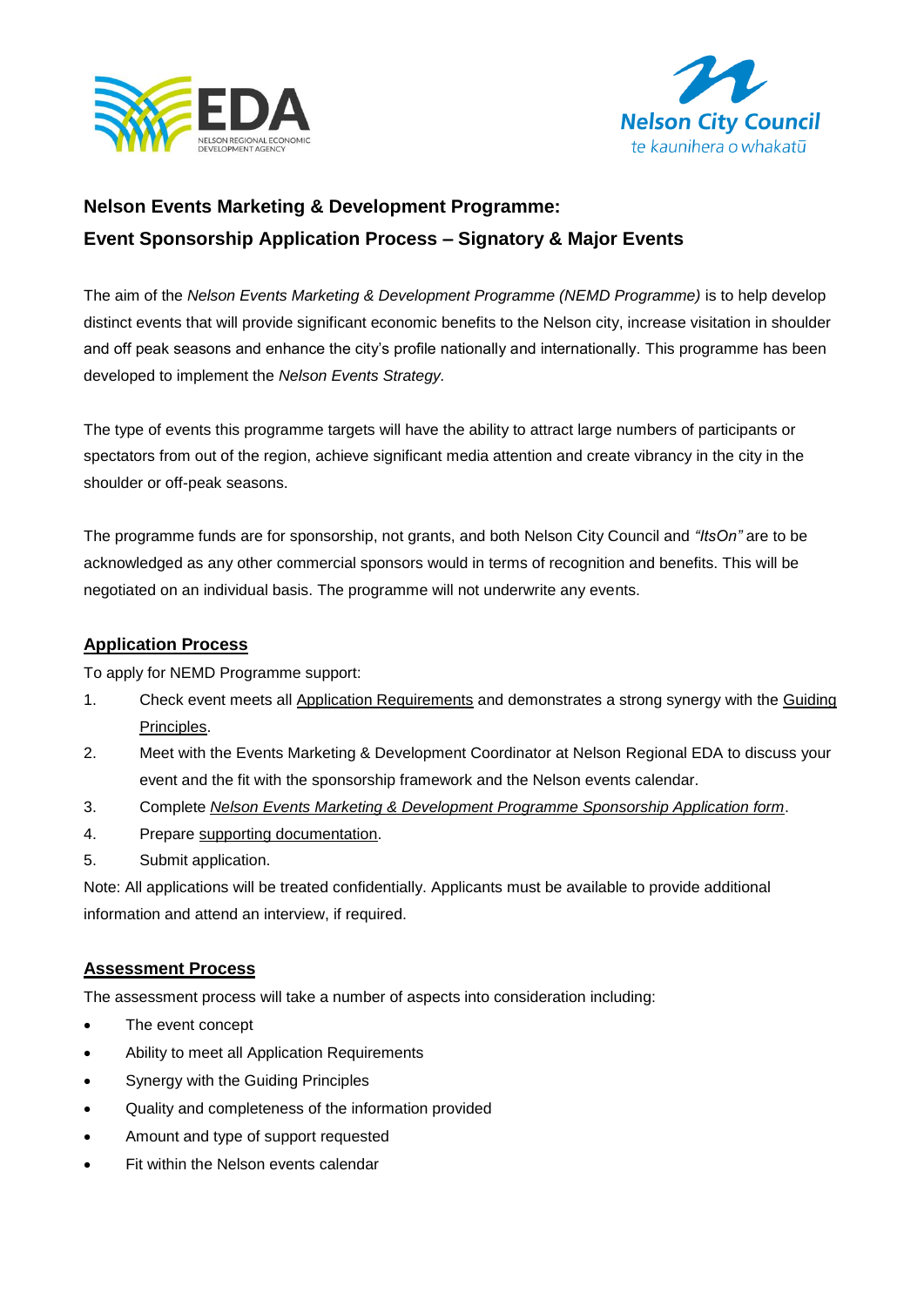## **Application Requirements to be complied with:**

- Applicant must be a Legal Entity, (e.g. an Incorporated Society; Trust or Association; or a Business recognised under the Companies Act 1993 (certificate or documentation of proof must be supplied))
- The event must aim to become a regular occurrence
- The event has not received funding by the Nelson City Council by some other means for the same purpose
- The event has documented support from other appropriate key agencies and sponsors, and/or is financially sustainable in its own right.
- Applicant must acknowledge that sponsorship may be tagged to specific activities such as targeted promotions, marketing and/or event/business development
- Applicants must agree to set targets, monitor results and report back as agreed and may be required to use Economic Impact Assessment tools and processes at the conclusion of the event
- Applications must be submitted at least six months prior to the start of the event.
- The following are not eligible for sponsorship: conferences, symposiums, conventions, seminars, workshops, political events.

#### **Guiding Principles – Events should have synergy with the following:**

- **Economic Impact**  the event increases the number of visitors attracted to Nelson City during shoulder and 'off season' periods, therefore providing incremental economic impact.
	- $\circ$  Low visitation period is from 1st March to 30<sup>th</sup> November.
	- o Desirable return on investment would be in the region of 20:1
- **Seasonality / Timing** the event is held during shoulder or 'off season' periods, from 1st March to 30<sup>th</sup> November.
- **Impact on Nelson Profile**  the event lifts the status, awareness or profile of Nelson as a destination through national and/or international event marketing, participation and/or media exposure and helps to reinforce the city's identity.
- **Impact on Identity** the event showcases Nelson's distinctive identity, reinforcing the city's special features, characteristics and points of difference. Events that are exclusive to Nelson are desirable.
- **Fit with Target Markets** the event's target markets are relevant for Nelson and/or align with the Regional Visitor Strategy.
- **Impact on environment** the event has a positive or neutral impact on the environment and a sustainability policy has been prepared.
- **Evidence of event organiser/lead agent capabilities**
- **Future impact and viability** the event has a strong likelihood of being a success and continuing to grow substantially in the future.
- **Located within Nelson City** The event takes place within the Nelson City boundaries.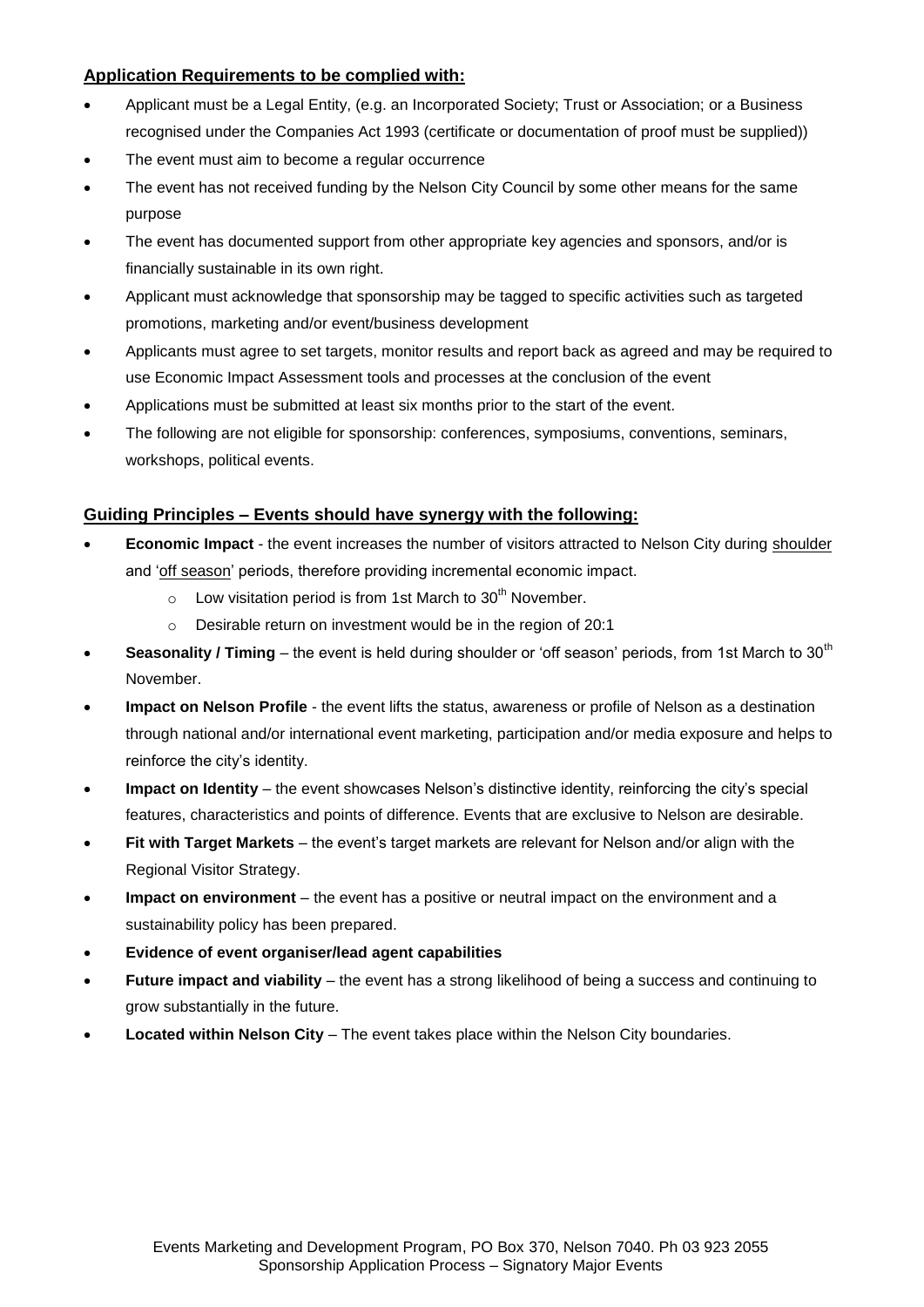# **Application Form and Supporting Documentation**

All proposals must be submitted in writing using the *Nelson Events Marketing & Development Programme Sponsorship Application form*.

The following documents should be submitted at the same time. **Please note:** lengthy documents are not required, provided these plans have been well thought out and the necessary information is provided.

- **Business Plan** this should include event goals and objectives, project plan, projected budget overviews, organisation structure and responsibilities
- Marketing & Promotions Plan this should include marketing objectives, target markets, marketing strategies, marketing & promotions budget
- **Draft Event Budget** this should include all revenue sources and expected income balanced with expenditure, profit & loss forecasts, cash flow projections, a list of confirmed and potential sponsors, both financial and in-kind
- **Sustainability Policy** this should include waste minimisation plan and targets, plans for complying with relevant environmental legislation and regulations, communications plan
- **Certificate or documentation confirming legal entity**
- **Resources and Consents**  this should include a plan of what resources and consents may be required from the Police or Nelson City Council in order for your event to proceed, including but not limited to alcohol license, road closures, traffic management plan, resource consents (re: noise, lighting, hours, placement and size of structures, parking), building consent (if erecting any structure larger than 10m2), and fire / explosives permit.
- **Relevant Document's showing evidence of event organiser's capabilities and past successes** (optional) – this may include references, past financial statements, post-event research and attendee surveys

Applications and supporting documentation can be sent to:

Email: **events@eda.co.nz** OR Post: Events Marketing & Development Coordinator Nelson Regional Economic Development Agency PO Box 370, Nelson 7040

For further enquiries, please contact Events Marketing & Development Coordinator on (03) 923 2055 or **[events@eda.co.nz](mailto:events@eda.co.nz)**.